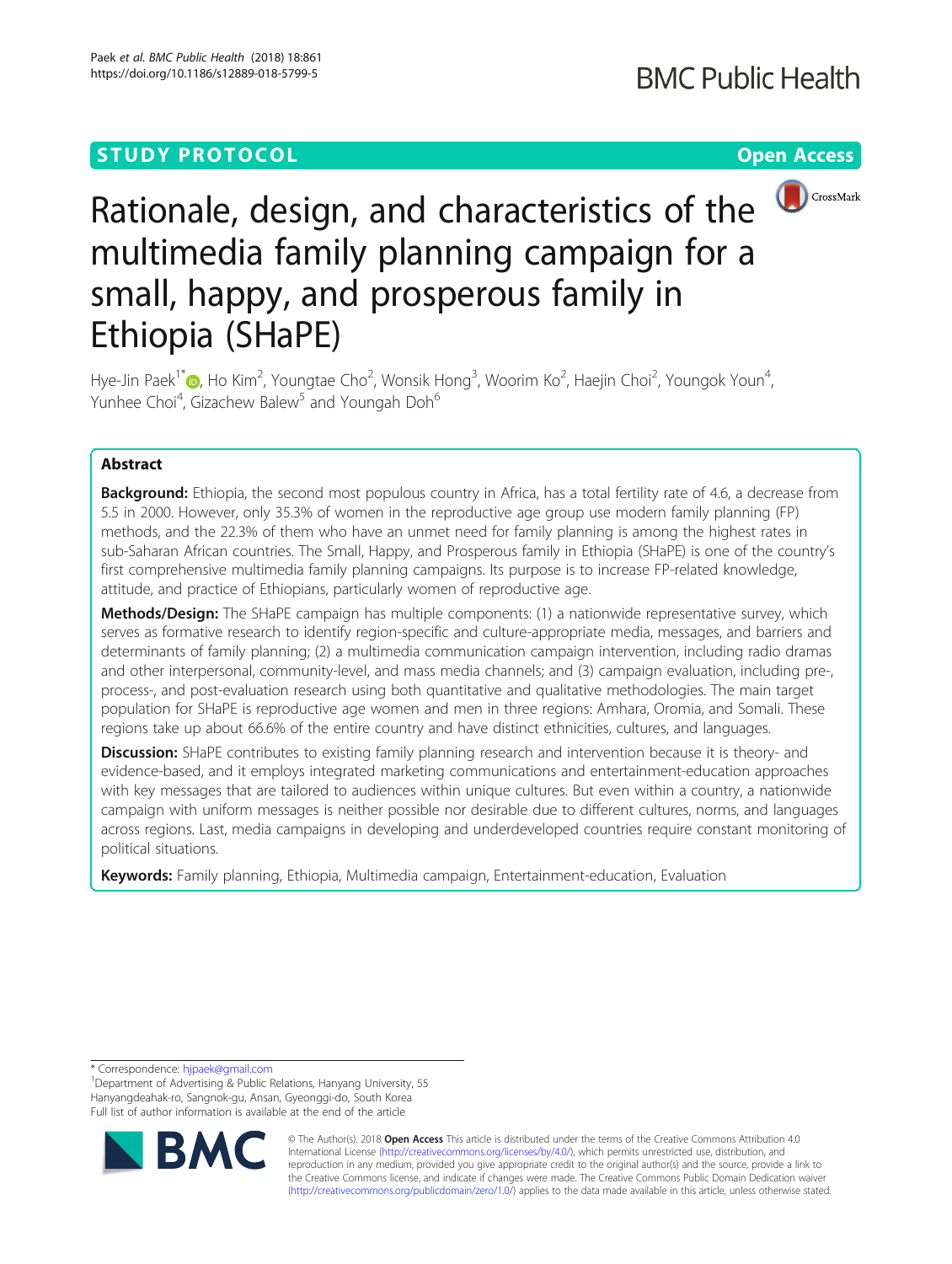## Background

Despite global efforts to reduce maternal deaths, in 2015 two thirds of women (303,000) between the ages of 15 and 49 still died from causes related to pregnancy and childbirth, and about two thirds of the deaths (201000) occurred in Sub-Saharan Africa [\[1](#page-7-0)]. For reducing maternal death and other adverse health effects, family planning remains a highly cost-effective precautionary method [[2](#page-7-0)]. Here, family planning (FP) refers to the ability of individuals and couples to anticipate and attain their desired number of children, as well as the spacing and timing of their births [\[3,](#page-7-0) [4](#page-7-0)]. Facilitation of family planning in countries with high birth rates could potentially avert 32% of all maternal deaths and nearly 10% of childhood deaths. In addition, family planning could contribute not only to women's education and empowerment but to long-term improvements in economic development and public health [\[5\]](#page-7-0).

As of 2017, Ethiopia, located in the Horn of Africa, is the continent's second most populous country, with an estimated total population of over 100 million [[6\]](#page-7-0). It has one of the fastest growing economies in the world [\[7](#page-7-0)]. However, it is also one of the world's poorest nations, with a per capita GDP of 511 USD [[8\]](#page-7-0), and 83.8% of the population lives in rural areas. In 2017, its Human Development Index – a composite index of life expectancy, education, and per capita income indicators – was ranked 174 out of 188 countries, and its literacy rate was 49% [\[9](#page-7-0)]. Total fertility rate has decreased from 5.5 children per woman in 2000 to 4.6 within the last sixteen years [[10\]](#page-7-0). However, only 35.3% of women in the reproductive age group have used modern family planning methods, and the unmet need for family planning is 22.3%, among the highest rate in sub-Sharan African countries [\[10,](#page-7-0) [11](#page-7-0)]. This unmet need for family planning, defined as "the condition of wanting to avoid or postpone childbearing but not using any method of contraception" [[12](#page-7-0)], can be met through a strong family planning program that addresses people's FP-related knowledge, beliefs, attitudes, and behaviors.

Due to its importance as a public health issue, family planning research in Ethiopia has been relatively well documented [[11,](#page-7-0) [13](#page-7-0)–[20](#page-7-0)]. Studies have found that women's knowledge and habits of contraceptive use are generally low, and that family planning practice is determined by many socio-demographic factors such as women's social status, women's education, women's age at marriage, and gender norms [[13](#page-7-0), [15](#page-7-0), [21,](#page-7-0) [22\]](#page-7-0). Knowledge, subjective norms, and interpersonal communication with spouses were found to be significantly related to women's willingness to use FP methods [\[11\]](#page-7-0). These findings imply the need for addressing multiple FP determinants at intrapersonal, interpersonal, and probably also community and cultural levels.

While previous research has attempted to identify determinants of FP, efforts to implement and assess intervention programs – such as a national-level media campaign for improving knowledge, attitudes, and practices of family planning – have been scarce. One intervention program provided FP services, and its evaluation research found that the intervention had positive impact on FP behaviors among both married women and their husbands [[23](#page-7-0)]. Although there is still a vast knowledge gap regarding FP, recent statistics [\[10\]](#page-7-0) show that the most common sources of family planning messages are community events (37%), followed by radio (34%). Taking these media environments into account, a multi-media campaign approach is required to fill in FP knowledge gaps and satisfy unmet FP needs.

## Methods/Design

#### What is SHaPE?

The Small, Happy, and Prosperous Family in Ethiopia or SHaPE is one of the country's first comprehensive multimedia campaigns. It has nationwide coverage and combines radio dramas with other forms of interpersonal, community-level, and mass media. Its purpose is to increase knowledge, positive evaluations, and practice of FP among Ethiopian people, particularly women of reproductive age. Family planning can be achieved through a variety of forms, such as contraceptive use to prevent unwanted pregnancy, childbirth spacing, delaying marriage and childbirth, giving women access to higher education, and empowering women. While programs focusing on contraceptive use may have a direct impact on family planning and reduce the fertility rate in the long term, they may be socio-culturally inappropriate and normatively unacceptable in communities where people are very religious, and where a majority of people live in rural areas and need more human labor for farming. Indeed, culture and norms vary greatly across regions in Ethiopia, and this variety calls for culture-specific tailored messages that coincide with different communities' norms and cultures.

Alongside its multi-media campaign, SHaPE includes two other components: (1) capacity building by training public health and media staffs and professionals; and (2) advocacy activities to build support that may affect policies. In this paper, though, we focus only on the multimedia campaign protocol, divided into the following three components: (1) a nationwide representative survey serving as formative research to identify region-specific and culturally appropriate media, messages, and determinants of family planning; (2) the multimedia campaign intervention; (3) campaign evaluation, including pre-, process-, and post-evaluation research using both quantitative and qualitative methodologies. The logic model of the SHaPE campaign is presented in Fig. [1](#page-2-0).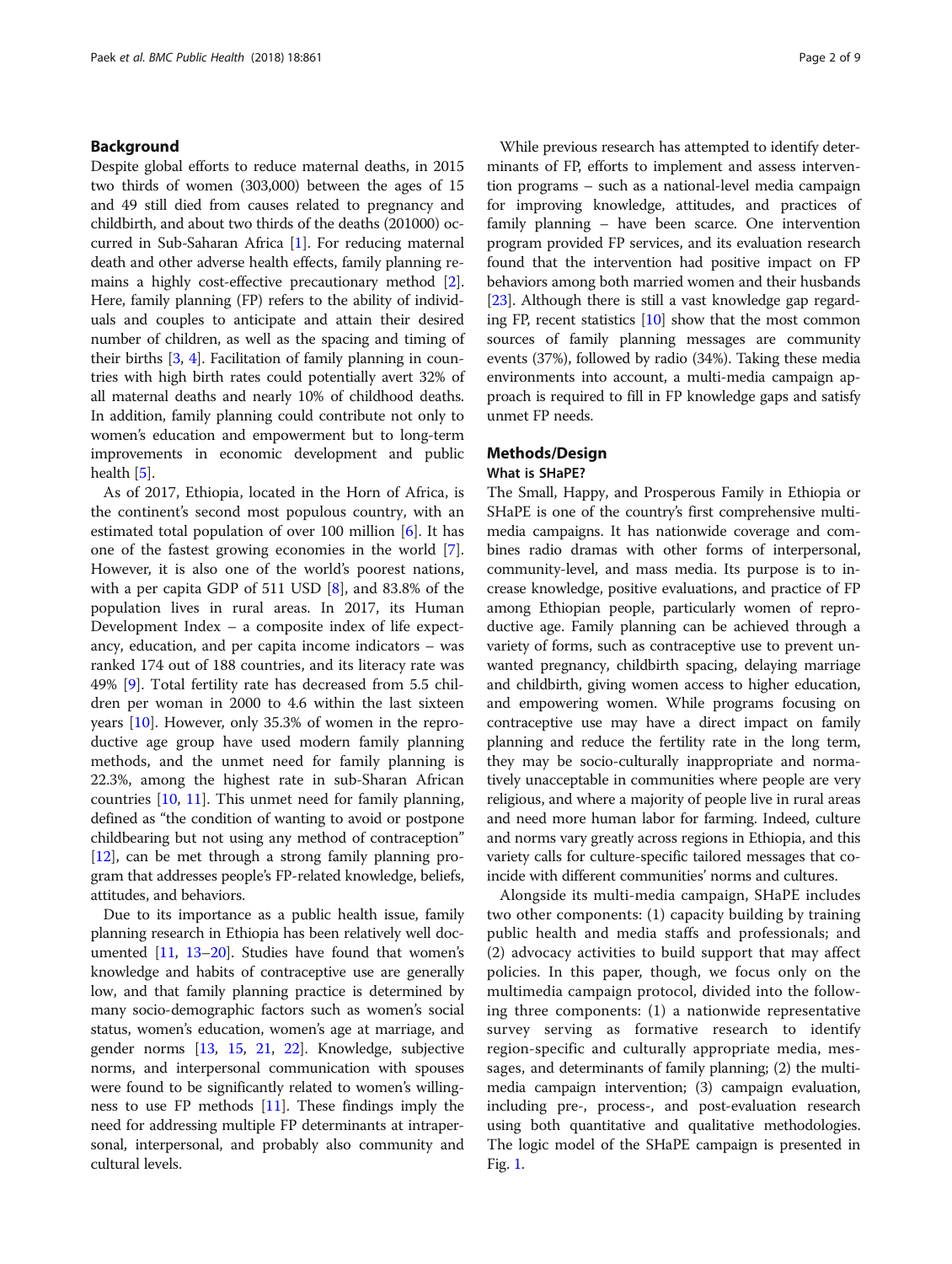<span id="page-2-0"></span>

#### Theoretical framework

SHaPE is guided by the two theoretical frameworks of Knowledge, Attitudes, and Behavior (KAB), as often known as Knowledge-Attitude-Practice (KAP), and the Theory of Planned Behavior (TPB), as well as strategic tools such as Entertainment Education (E-E) and Integrated Marketing Communications (IMC). KAB explains that behavior change is followed by gradual and step-by-step changes of knowledge and attitudes [\[24\]](#page-7-0). In FP literature, lack of information has been found to cause unwanted pregnancy and unintended childbearing, and KAB has usefully highlighted the importance of providing information in this context [\[12\]](#page-7-0). The basic idea is that providing information and improving knowledge could result in behavior changes. KAB has also provided theoretical justifications for information campaigns [\[25\]](#page-7-0).

But since knowledge alone is not a sufficient prerequisite for behavior change, TPB supplements KAB with the additional components of subjective norms and perceived behavioral control. The TPB assumes that behavior depends on intention, which is determined by a person's attitudes, subjective norms, and perceived behavioral control [\[26](#page-7-0)]. Here, attitudes refer to evaluative judgments toward a desired or recommended behavior. Subjective norms refer to people's beliefs about how their significant others will regard them if they do or do not adopt a behavior. Last, perceived behavioral control refers to people's perceptions of their ability to perform the behavior. Perceived behavioral control is equivalent to a concept from Bandura's social

cognitive theory, perceived self-efficacy, which refers to people's judgments of how well they themselves can execute courses of action required to deal with prospective situations [\[27,](#page-7-0) [28\]](#page-7-0). Subjective norms are particularly important in our project settings, where religious norms, gender norms, and cultures influence people's family planning behaviors [\[29](#page-7-0)]. The concepts that constitute KAB and TPB were operationalized for use in baseline surveys, as well and pre- and post-evaluation surveys. In addition, these concepts were taken into consideration during the development of key concepts and messages for the radio dramas and other media campaign materials.

Turning to strategic tools, E-E is a communication strategy that inserts educational or motivational information into entertainment media programs, for example dramas [[30](#page-7-0)]. Because entertainment programs have narratives or stories with intricate plots and interesting characters, audiences can become involved with the narratives and often identify with the main characters. E-E is effective in behavior changes because, according to social learning theory [[31](#page-7-0), [32](#page-7-0)], people tend to adopt a behavior faster if they are motivated by those they consider to be role models. E-E has been popular because it affords opportunities to reach a large audience and to address issues that are sensitive or culturally taboo in an entertaining and informative manner [\[33\]](#page-7-0). A meta-analytic study of 22 published studies on the effects of E-E found that the strategy had significant effects on knowledge, attitudes, behavioral intention, and behaviors [\[34](#page-7-0)].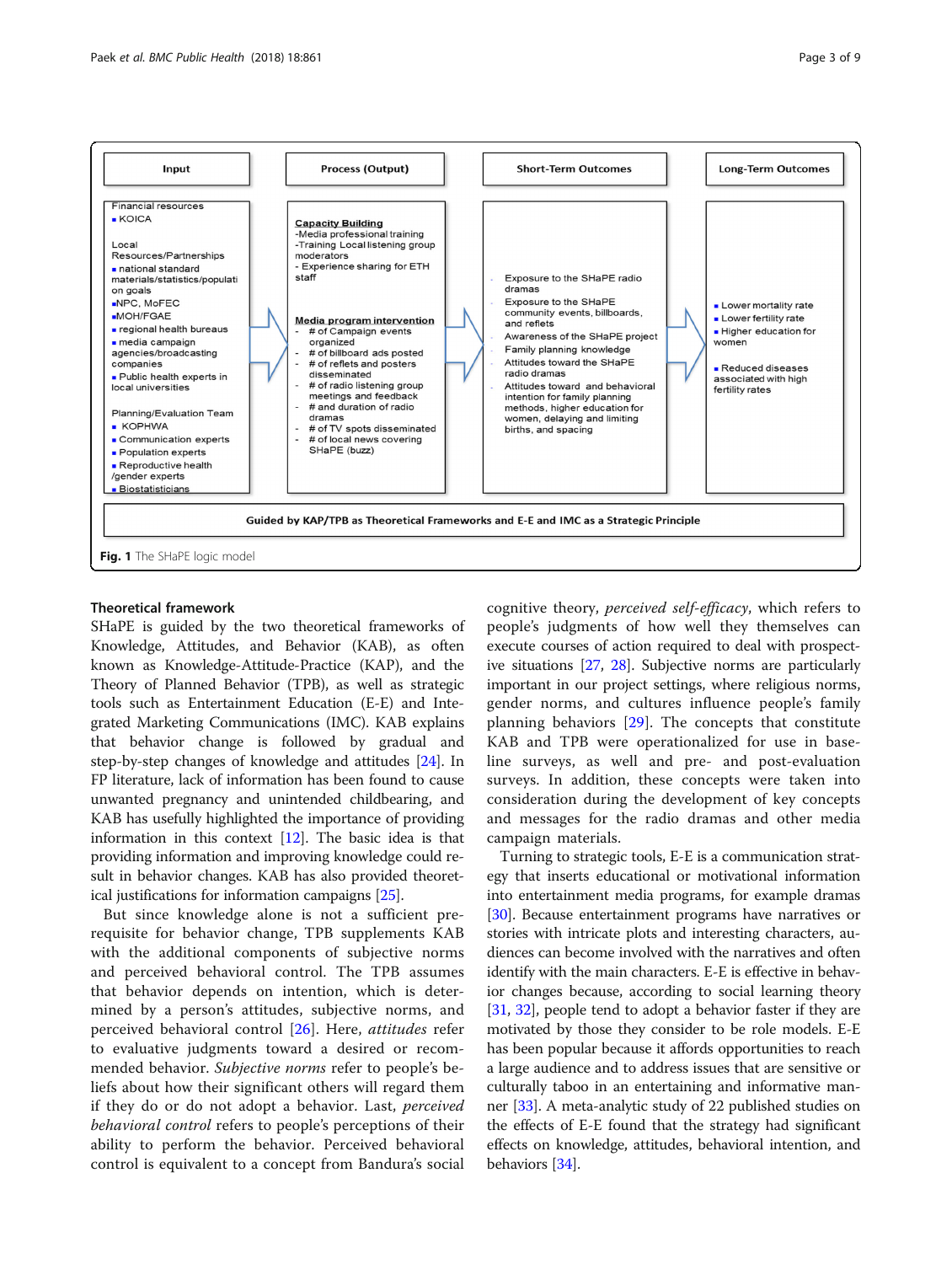In Ethiopia, a specialized form of E-E, called the Sabido method, was employed to produce a radio serial drama on issues of family planning, HIV/AIDS, and reproductive health [\[35\]](#page-7-0). The Sabido method is unique because it mainly uses the serial drama format for conveying prosocial messages, and it constructs characters as "vicarious role models" intended to provoke positive changes [[36](#page-7-0)]. Because radio was Ethiopia's most widely accessed media channel, SHaPE employed this method to produce radio soap dramas that are culturally appropriate to each of the intervention sites.

Empirical evidence has found E-E to be most effective when combined with other intervention components such as interpersonal communication [[33\]](#page-7-0). Accordingly, SHaPE incorporated other media and interpersonal/ community-level media. In advertising and marketing research, the integration of different media channels and marketing communication techniques is known as Integrated Marketing Communications (IMC). The purpose of IMC is to deliver unifying messages in a consistent manner through multiple channels in order to maximize campaign effectiveness. IMC has informed not only marketing communication but also communication for public and other health issues [[37](#page-7-0), [38](#page-8-0)].

#### Setting and participants

The main target population for the SHaPE multimedia campaign is reproductive age women and men in the three regions – Amhara, Oromia, and Somali – which take up about 66.6% of the entire country and have distinct ethnicities, cultures, and languages [\[10\]](#page-7-0).

## SHaPE components National-level survey

Purpose The national survey served as formative research, the purpose of which was to identify determinants of family planning, barriers against and benefits of FP, media use, specific cultural values and norms relevant to FP, unmet needs, and barriers against FP uptake, particularly in the three target regions. Survey findings were used to determine what should be the campaign's key messages, what other types of media should be used together with radio dramas, and whether there are any community issues and concerns that the media campaign should address.

Sampling The data were collected between December 2016 and January 2017 using two-stage stratified cluster sampling methods. First, 30 zones were selected using simple random sampling from five regions – Amhara, Oromia, SNNPR, Tigray, and Somali – as well as from the Addis Ababa city administration. Next, districts were stratified according to place of residence as rural and

urban within their respective selected zone. The proposed 3 districts were then allocated proportionally according to their weight to each stratum (urban, rural) in each of the 30 zones. The required 69 districts were selected using simple random sampling from both the urban and rural districts. Then, a total of 207 (3 from each district/sub-city) enumeration areas, taken from the national central statistics agency, were selected. The total sample size (11,969 households) was allocated based on probabilities proportional with size to each enumeration area within each district (stratum). Last, households were selected by proximate sampling from each enumeration area, with 30–50 interviews conducted per area. The overall response rate was 95%, with 7696 women and 3669 men.

Survey instrument The survey data were collected by trained data collectors, using the Research Electronic Data Capture (REDCapAP) software and data collection tool installed on smartphones. Two questionnaires were used, one for men and the other for women. The study target for women was ages 15–49. The women's questionnaire included questions on the following topics: background characteristics (including age, education, and media exposure); birth history and childhood mortality; and family planning questions such as knowledge, contraceptive use, beliefs/norms/attitudes, sources of contraceptive methods, fertility preferences, women's work and husbands' background characteristics, and media related questions. The study target for men was ages 15–59. Their questionnaire was similar to the women's but excluded questions related to reproductive history that only women can answer.

#### Multimedia campaign

The SHaPE multimedia campaign included radio dramas as the main component, along with TV and radio spots, community events/road shows, print media such as brochures/leaflets and posters, and billboards. Radio dramas served as the key campaign component to increase FP-related knowledge, attitudes, and behavior by providing entertaining narratives on male and female role models. Other supplemental media were used to inform and educate specific family planning services and to advertise community events. The following steps were taken to design and implement the campaign (see Table [1](#page-4-0) for campaign activities).

- Step 1 (agency selection): A SHaPE multimedia campaign agency was selected through an open and competitive bidding procedure nationwide in Ethiopia.
- Step 2 (concept development): The formative survey findings and FP literature reviews were used to develop evidence-based key concepts and messages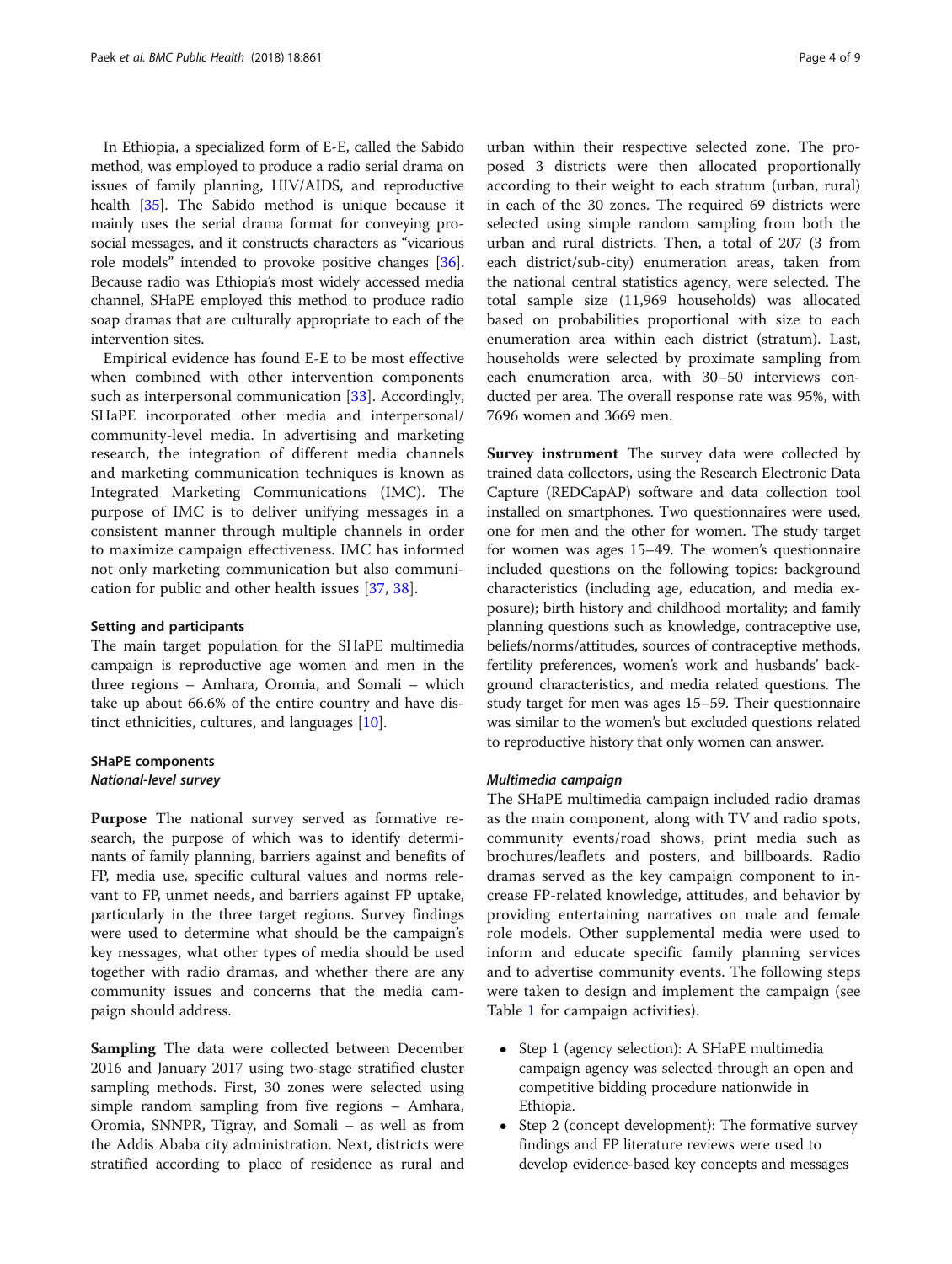#### <span id="page-4-0"></span>Table 1 Campaign activities

|                                        | Oromia                                                                                                                                                     | Amhara                                                                                                                                                                                                                                                                                                                                                                                                                                                                                                                                           | Ethiopia Somali |  |
|----------------------------------------|------------------------------------------------------------------------------------------------------------------------------------------------------------|--------------------------------------------------------------------------------------------------------------------------------------------------------------------------------------------------------------------------------------------------------------------------------------------------------------------------------------------------------------------------------------------------------------------------------------------------------------------------------------------------------------------------------------------------|-----------------|--|
| <b>RADIO</b>                           |                                                                                                                                                            |                                                                                                                                                                                                                                                                                                                                                                                                                                                                                                                                                  |                 |  |
| Name of the drama                      | Abdi boruu                                                                                                                                                 | Yedegu lijoch                                                                                                                                                                                                                                                                                                                                                                                                                                                                                                                                    | Dhagasho        |  |
| # of episodes (minutes)                | $35(20) + 1$ rerun<br>35 (20)                                                                                                                              |                                                                                                                                                                                                                                                                                                                                                                                                                                                                                                                                                  | 35 (20)         |  |
| Language                               | Afan Oromo<br>Amharic                                                                                                                                      |                                                                                                                                                                                                                                                                                                                                                                                                                                                                                                                                                  | Somali          |  |
| Period                                 | $9/6/2017 \approx 9/2/2018$                                                                                                                                | $4/7/2017 \sim 19/12/2017$                                                                                                                                                                                                                                                                                                                                                                                                                                                                                                                       |                 |  |
| Storyline (or key concept)             | An extended family struggling<br>to have a better life for their<br>children future by sending the<br>girls to school and by using<br>FP methods properly. | A family who learns about the<br>How FP/ child spacing helps<br>benefit of family planning<br>the mother to have time to<br>based on the assumption that<br>beautify herself to her husband<br>increased number of children<br>so that he does not go to<br>causes scarcity of resource and<br>another woman, proofing how<br>unstable life.<br>child spacing helps a mother<br>bring up an educated, healthy<br>and wealthy child, confirming<br>the opportunity child spacing<br>gives a mother to empower<br>herself and having happy family. |                 |  |
| TV Spots (frequency)                   | 4(40)                                                                                                                                                      | 4(40)                                                                                                                                                                                                                                                                                                                                                                                                                                                                                                                                            | 4(40)           |  |
| Radio Spots (frequency)                | 4 (120)                                                                                                                                                    | 4(120)                                                                                                                                                                                                                                                                                                                                                                                                                                                                                                                                           | 4(120)          |  |
| Areas locating Campaign Billboards (N) | Adama (2)                                                                                                                                                  | Bahirdar (2)                                                                                                                                                                                                                                                                                                                                                                                                                                                                                                                                     | Jigjiga (2)     |  |
|                                        | Assela (1)                                                                                                                                                 | Debrebrihan (1)                                                                                                                                                                                                                                                                                                                                                                                                                                                                                                                                  | Degehabur (1)   |  |
|                                        | Chiro (1)                                                                                                                                                  | Desse (1)                                                                                                                                                                                                                                                                                                                                                                                                                                                                                                                                        | Kebridehar (1)  |  |
|                                        | Jimma (1)                                                                                                                                                  | Debere markos (1)                                                                                                                                                                                                                                                                                                                                                                                                                                                                                                                                | Togwochale (1)  |  |
| Posters                                | 5000                                                                                                                                                       | 5000                                                                                                                                                                                                                                                                                                                                                                                                                                                                                                                                             | 12,000          |  |
| Booklet                                | 5000                                                                                                                                                       | 5000                                                                                                                                                                                                                                                                                                                                                                                                                                                                                                                                             | 5000            |  |
| Leaflet                                | 5000                                                                                                                                                       | 5000                                                                                                                                                                                                                                                                                                                                                                                                                                                                                                                                             | 5000            |  |
| <b>DVD</b>                             | 1000                                                                                                                                                       | 1000                                                                                                                                                                                                                                                                                                                                                                                                                                                                                                                                             |                 |  |
| # of areas for road/screen show        | 20 towns                                                                                                                                                   | 20 towns                                                                                                                                                                                                                                                                                                                                                                                                                                                                                                                                         | 20 towns        |  |

for the radio dramas and other media channels to be integrated per region.

- Step 3 (partnership building/finalizing): Partnerships were established with key federal and regional/local stakeholders to implement the campaign.
- Step 4 (production): Communication strategies were finalized, and creative brief and draft contents were developed for a radio serial drama and other media campaign activities/materials.
- Step 5 (pretest): The campaign materials were pretested to ensure feasibility and effectiveness of the messages, design, and media strategy. All the materials were written in Amharic, the official language, and then translated into the other two local languages, Oromiffa and Somali.
- Step 6 (launching): The multimedia campaign was launched with a launching event and media briefing both at the federal level and in each respective region.
- Step 7 (implementation): The multimedia campaign was implemented in Amhara, Oromia, and Ethiopian Somali regional states from February 2017 to February 2018. Promotional materials such

as T-Shirts, caps, stickers, and stretch and roll-up banners were distributed at mass gathering events organized in major towns of the three target regions for IMC.

## Evaluation methods

## Monitoring/process research: Radio listening group

In each region, a radio listening group was established for monitoring and process-evaluating the radio drama as the main component of the campaign. These listening groups were used during the campaign implementation to determine dose and fidelity [[39\]](#page-8-0), to check for any technical difficulties in the dramas' radio transmission, and to get audience feedback about the dramas.

The Family Guidance Association of Ethiopia (FGAE), which partnered with SHaPE, used its nationwide networks to recruit 750 participants (250 from each region) and 20 facilitators, and to hold meetings in its regional offices. The FGAE's regional and district coordinators trained the facilitators, held meetings at 10 operating sites, and managed the quality of the 75 bi-weekly listening groups. There were 10 participants per group, and each person was provided with a radio device.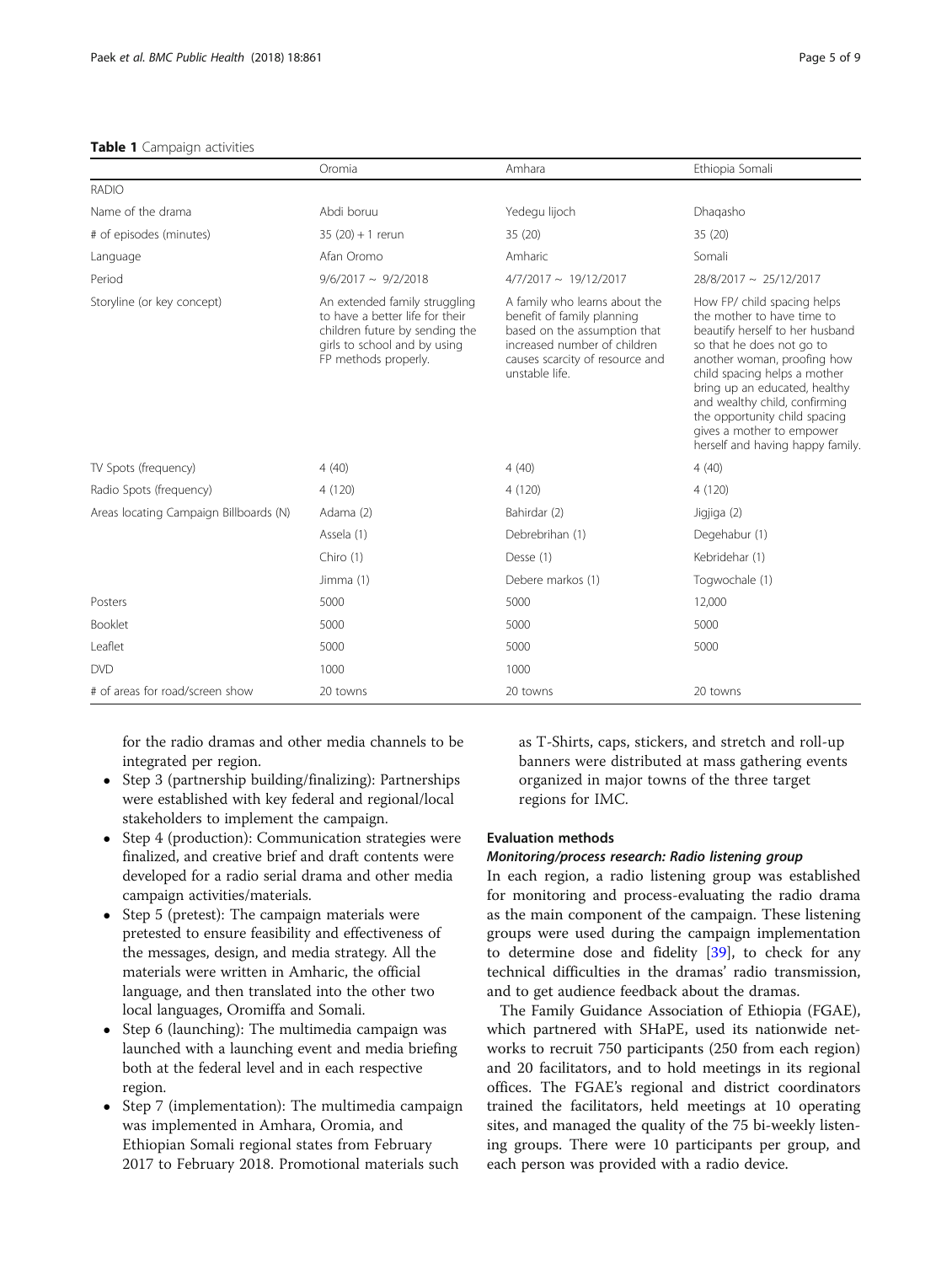In each meeting, a facilitator asked the participants to fill out a checklist and then moderated focus group discussions. The checklist, which served as a quantitative assessment tool, included a short list of questions with simple "yes, no, or don't know" response options. The questions covered the following three issues: (1) Access to the radio drama (e.g., How many episodes were transmitted for the last two weeks? Was the radio drama transmitted on schedule? Was it transmitted clearly?); (2) understanding of the drama (e.g., Was it easy to understand, interesting, memorable, boring, culturally appropriate, likeable?); and (3) effectiveness of the drama (Did you like the actor, recall the main message, find the message important, intend to change your behavior, or intend to discuss the topic with others?). In addition, a standard focus group moderator's guide was used to facilitate in-depth discussions of the participants' reactions to the drama. In the first meeting, additional socio-demographic questions were asked to capture how each participant might change over time with respect to understanding, attitudes, and behaviors. To get timely feedback for subsequent radio drama episodes, the media campaign agency received the qualitative discussion feedback after each focus group session.

#### Pre- and post-media campaign assessment survey

To assess the campaign effectiveness, pre- and post-campaign evaluation research was conducted using both quantitative and qualitative methods.

## Quantitative assessment

A multilevel and multistage cluster sampling method was used to identify study participants, 2494 couples living in closely located households in Gott. Gott usually consisted of between 150 and 200 homogenous households, which are nested in sections called Kebeles, which themselves are nested in districts called Woredas. The calculated total sample was distributed among the three regions proportionally using the projected number of reproductive age women for the year 2017 in each study region (Table 2). The estimated size of the population from the study's Kebeles and Woredas was received from Woreda health offices. This sample was proportionally allocated, and three clusters (EAs) from each

| Table 2 The distribution of study couples by study region |  |
|-----------------------------------------------------------|--|
|-----------------------------------------------------------|--|

| Region | Projected<br>Population<br>in 2017 | Women of<br>reproductive<br>health ages<br>in 2017 | Percent | Study<br>Couples |
|--------|------------------------------------|----------------------------------------------------|---------|------------------|
| Amhara | 21,134,988                         | 4,966,722                                          | 33.9    | 845              |
| Oromia | 35.467.001                         | 8.334.745                                          | 56.9    | 1419             |
| Somali | 5.748.998                          | 1,351,015                                          | 9.2     | 229              |
| Total  | 62,350,987                         | 14.652.482                                         | 100     | 2494             |

Kebele were selected. The study participants were proportionally allocated to urban and rural Kebeles. In the post-campaign study, the same clusters (EAs) selected in the base line were followed, and randomly selected households from the clusters were surveyed (see Fig. [2](#page-6-0) for schematic presentation of the sampling procedure). This is a repeated, cross-sectional, cluster-randomized design, which has been used to measure campaign effectiveness [[40\]](#page-8-0), particularly when a panel design is ideal for tracking individual changes in knowledge, attitudes, and behaviors. However, this design is not realistic at a large scale.

The face-to-face survey was conducted by trained interviewers from the respective regions. For the sake of gender sensitivity, two trained male and female interviewers visited each household to survey male and female participants respectively. If a person was not at home, appointments were made to administer the survey on a subsequent visit. Tablets in which an Open Data Kit (ODK) application was installed were for data collection to minimize errors by developing a data entry template with an internal consistency check. This procedure also helped minimize the data entry time.

The survey instrument comprised six components for both pre- and post-survey: (1) study identification (e.g., study region, name of village, date, time, and duration of the interview); (2) social-demographic and economic characteristics of the respondents (e.g., age, sex, ethnic group, religion, residence, household size); (3) access to media channels (radio/print/TV/Internet media use and frequency); (4) reproductive health questions (e.g., age of first pregnancy, number of children, breastfeeding, knowledge and use of family planning (FP) methods, sources of information about FP, interpersonal communication about FP, social support, social norms, attitudes); (5) gender and self-efficacy-related questions (e.g., Men should have a higher educational level than women. Only women are responsible for household chores); and (6) knowledge, subjective norms, and attitudes regarding FP. The campaign-related questions were included only for post-survey, which include awareness of SHaPE and campaign messages, exposure to campaign materials, recall of the messages, attitudes, and behavioral intention.

## Qualitative assessment

A case study method and a key informant interview were conducted before and after the campaign. For the case study, interviews were conducted among a total of 24 cases/couples – 8 in each region including modern family planning users and non-users. The cases in each region were a mix of women and men, including 4 current modern FP users and 4 non-users.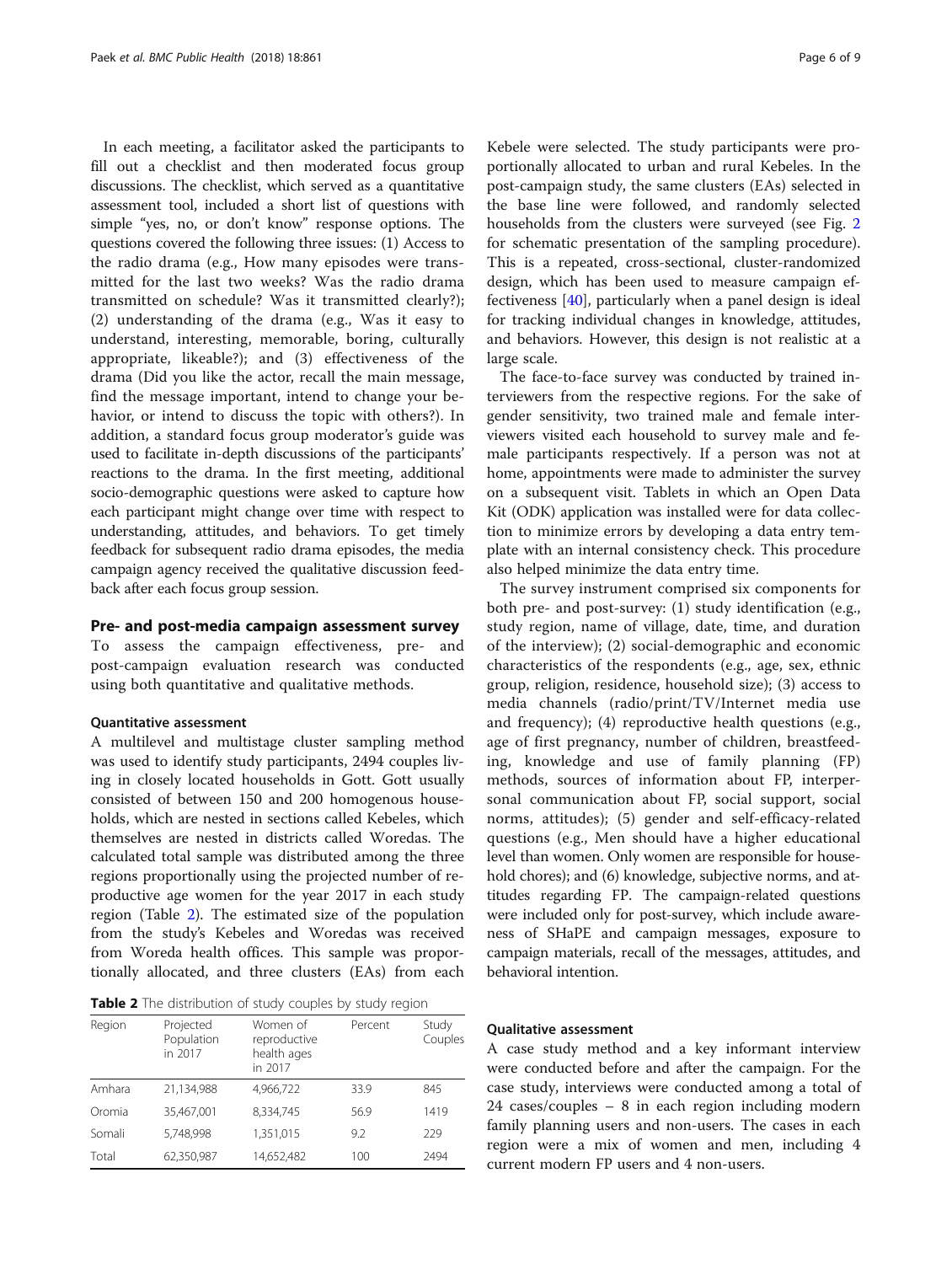<span id="page-6-0"></span>

A total of 72 key informant interviews (24 per region) were conducted with the following composition specially arranged: two religious leaders from each study (one Muslim and one Christian), a family planning provider (professional health personnel), and a program leader. Either a trained health extension worker or a member of the Women's Development Army interviewed the case couples and key informants from each of the study districts.

The qualitative assessment tools included questions about the following topics: (1) modern FP methods and counseling services available in a particular health institution; (2) FP services available in the nearby health institutions, including short- or long-term methods depending on demand; (3) currently used FP methods; (4) reasons for not using FP methods; (5) male involvement in FP; (6) partners who support FP services or interventions, and types of support from the partners (only for health workers); (7) decision for doing FP; and (10) beliefs about and challenges for FP.

### **Discussion**

The Small, Happy, and Prosperous Family in Ethiopia (SHaPE) is one of Ethiopia's first comprehensive multimedia campaigns focusing on family planning and covering the nation's major regions. It combines radio drama with other forms of interpersonal, community-level, and mass media communication. Its purpose is to enhance the FP-related knowledge, attitudes, and practices of Ethiopians, particularly women of reproductive age. It contributes to existing family planning research and intervention because it is theory- and evidence-based, and because it employs integrated marketing communications and entertainment-education approaches with key messages that have been tailored for culturally specific audiences.

Alongside the media campaign, SHaPE also incorporates capacity building and advocacy to build a sustainable FP infrastructure for Ethiopia. However, it should be noted that, even within the same country, a nationwide campaign with uniform messages is neither possible nor desirable when there are different cultures, norms, and languages across regions. Also, media campaigns in developing and underdeveloped countries need to incorporate constant monitoring of political situations because political instability often hinders the ability to conduct a campaign in a timely and consistent manner. Nevertheless, carefully designed and implemented campaigns and evaluation research can provide lessons for future FP campaigns, not only in Ethiopia but in other developing and underdeveloped countries.

#### Acknowledgements

The authors would like to express our appreciation to Dr. Eshetu Girma and his research team in the School of Public Health at Addis Ababa University, Dr. Alemayehu Bayray and his research team in the School of Public Health at Mekelle University, and staffs at Nathane Communications for their providing us information that helped us detail in this manuscript research procedures and campaign activities.

#### Funding

Funding has been provided by Korea International Cooperation Agency (KOICA), "The National Campaign for Promoting Knowledge, Attitude and Behavior Change in Population and Reproductive Health in Ethiopia." This material is based upon work supported in part by the East Africa Department of KOICA under contract numbers P2014–00038-1, P2014–00038-2 and P2014– 00038-3.

#### Availability of data and materials

The datasets used and/or analysed during the current study are available from the corresponding author on reasonable request.

#### Authors' contributions

HJP, HK, YC, WH, and YOY designed the study, established methods and questionnaires, and participated in the study's coordination. WK, HC, GB assisted designing and implementing the project, and analyzing the data. YHC participated in the daily coordination and execution of the study. YAD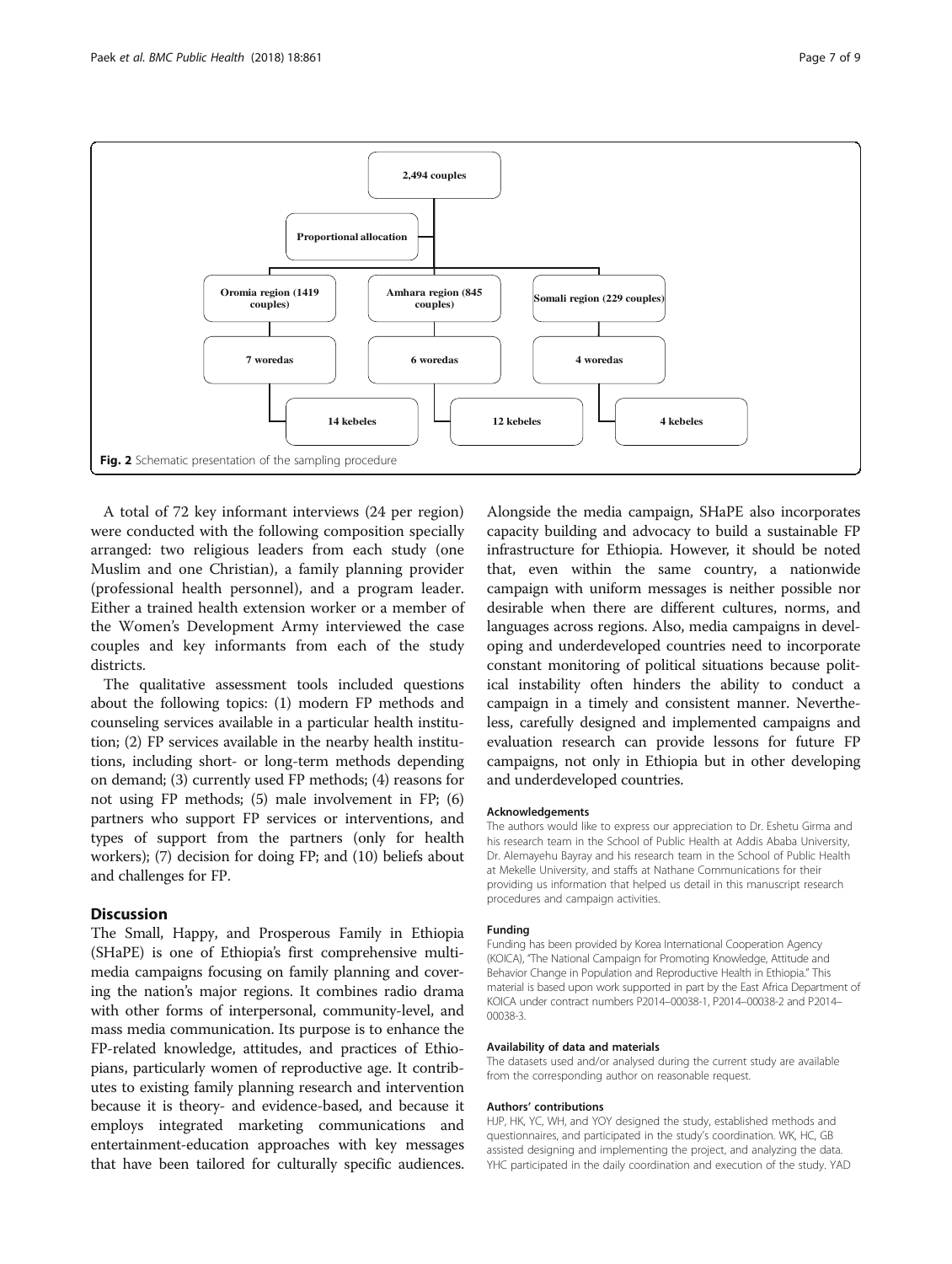<span id="page-7-0"></span>obtained funding and directed general oversight to the investigators. All authors read and approved the final manuscript.

#### Ethics approval and consent to participate

This study was approved by the institutional review board of the Addis Ababa University College of Health Sciences institutional review board, Ethiopia (032/17/SPH). All participants gave written informed consent to participate.

#### Consent for publication

Not applicable.

#### Competing interests

The authors declare that they have no competing interests.

#### Publisher's Note

Springer Nature remains neutral with regard to jurisdictional claims in published maps and institutional affiliations.

#### Author details

<sup>1</sup>Department of Advertising & Public Relations, Hanyang University, 55 Hanyangdeahak-ro, Sangnok-gu, Ansan, Gyeonggi-do, South Korea. <sup>2</sup>Graduate School of Public Health, Seoul National University, 1 Gwanak-ro, Gwanak-Gu, Seoul, South Korea. <sup>3</sup>Department of Liberal Arts College of Liberal Arts and Sciences, Dongduk Women's University, Wharang-ro, 13 Gil, 60 Sungbook-Gu, Seoul, South Korea. <sup>4</sup>Korea Population, Health and Welfare Association, 20 Beodeunaru-ro 14ga-gil, Yeongdeungpo-gu, Seoul, South Korea. <sup>5</sup>EngenderHealth Ethiopia Office, Djibouti Avenue, Addis Ababa, Ethiopia. <sup>6</sup>Ethiopia Office, Korean International Cooperation Agency (KOICA), Addis Ababa, Ethiopia.

#### Received: 15 June 2018 Accepted: 4 July 2018 Published online: 11 July 2018

#### References

- 1. Filippi V, Chou D, Ronsmans C, Graham W, Say L. Levels and causes of maternal mortality and morbidity. In: Black RE, Laxminarayan R, Temmerman M, et al., editors. Reproductive, maternal, newborn, and child health: disease control priorities, third edition (volume 2). Washington (DC): The International Bank for Reconstruction and Development/The World Bank; 2016. Chanter 3.
- 2. Institute of Medicine (US) Committee on Improving Birth Outcomes; Bale JR, Stoll BJ, Lucas AO, editors. Improving Birth Outcomes: Meeting the Challenge in the Developing World. Washington (DC): National Academies Press (US); 2003, Reducing maternal mortality and morbidity.
- 3. World Health Organization. [http://www.who.int/topics/family\\_planning/en](http://www.who.int/topics/family_planning/en) (2006). Accessed 20 Apr 2018.
- 4. Paek H-J, Lee B, Salmon CT, Witte K. The contextual effects of gender norms, communication, and social capital on family planning behaviors in Uganda: a multilevel approach. Health Educ Behav. 2008;35(4):461–77.
- 5. Cleland J, Bernstein S, Ezeh A, Faundes A, Glasier A, Innis J. Family planning: the unfinished agenda. Lancet. 2006;368(9549):1810–27.
- 6. World Population Prospects: The 2017 Revision. [United Nations Department](https://en.wikipedia.org/wiki/United_Nations_Department_of_Economic_and_Social_Affairs) [of Economic and Social Affairs](https://en.wikipedia.org/wiki/United_Nations_Department_of_Economic_and_Social_Affairs), Population Division. 2017. [https://esa.un.org.](https://esa.un.org) Accessed 20 Apr 2018. (online document? Or online DB?)
- 7. Monteiro A, Thukwanam N: IMF Sees Ethiopia Beating Ghana as Fastest-Growing Africa Economy. Bloomberg.com [Internet]. Available at: [https://](https://www.bloomberg.com/news/articles/2018-04-17/ethiopia-pips-ghana-as-africa-s-fastest-growing-economy-for-imf) [www.bloomberg.com/news/articles/2018-04-17/ethiopia-pips-ghana-as](https://www.bloomberg.com/news/articles/2018-04-17/ethiopia-pips-ghana-as-africa-s-fastest-growing-economy-for-imf)[africa-s-fastest-growing-economy-for-imf](https://www.bloomberg.com/news/articles/2018-04-17/ethiopia-pips-ghana-as-africa-s-fastest-growing-economy-for-imf)
- 8. Economics T. US new York. New York City. [https://tradingeconomics.com/](https://tradingeconomics.com/ethiopia/gdp.%20Accessed%2020%20Apr%202018) [ethiopia/gdp](https://tradingeconomics.com/ethiopia/gdp.%20Accessed%2020%20Apr%202018) Accessed 20 Apr 2018
- 9. Simons, Gary F, Charles D. In: Fennig, editor. Ethnologue: languages of the world, twenty-first edition. Texas: Dallas; 2018. [https://www.ethnologue.](https://www.ethnologue.com/country/ET) [com/country/ET.](https://www.ethnologue.com/country/ET) Accessed 20 Apr 2018.
- 10. Central Statistical Agency and ICF Macro. Addis Ababa, Ethiopia, and Rockville, Maryland, USA. 2016. Ethiopia Demographic and Health Survey:2016.
- 11. Ko I, You M, Kim E, Lee T, Kim S, Kim Y, Nam J, Lee H. Family planning practice and related factors of married women in Ethiopia. Int Nurs Rev. 2010;57(3):377–82.
- 12. Casterline JB, Sinding SW. Unmet need for family planning in developing countries and implications for population policy. Popul Dev Rev. 2000;26(4): 691–723.
- 13. Beekle A, McCabe C. Awareness and determinants of family planning practice in Jimma, Ethiopia. Int Nursing Rev. 2006;53(4):269–76.
- 14. Diro CW, Afework MF. Agreement and concordance between married couples regarding family planning utilization and fertility intention in Dukem, Ethiopia. BMC Public Health. 2013;13(1):903.
- 15. Gizachew Balew J, Cho Y, Tammy Kim C, Ko W. Structural determinants in family planning service utilization in Ethiopia: EDHS 2011 analysis. Biomed Res Int. 2015;2015
- 16. Halperin DT. Scaling up of family planning in low-income countries: lessons from Ethiopia. Lancet. 2014;383(9924):1264–7.
- 17. Lee H, Lee T, Shin H, Ahn H, Kim M, Lee M. Patterns and predictors of nonuse of family planning methods in Ethiopian women: a panel survey. Int Nurs Rev. 2013;60(3):335–43.
- 18. Mekonnen W, Worku A. Determinants of low family planning use and high unmet need in Butajira District, South Central Ethiopia. Reprod Health. 2011; 8(1):37.
- 19. Susuman AS, Bado A, Lailulo YA. Promoting family planning use after childbirth and desire to limit childbearing in Ethiopia. Reprod Health. 2014; 11(1):53.
- 20. Tilahun T, Coene G, Luchters S, Kassahun W, Leye E, Temmerman M, Degomme O. Family planning knowledge, attitude and practice among married couples in Jimma zone, Ethiopia. PloS one. 2013;8(4):e61335.
- 21. Fantabun M. Comparative study of the characteristics of family planning service users and non-users in Northwest Ethiopia. Afr J Reprod Health. 2006;10(1):62–70.
- 22. Teferra AS, Wondifraw AA. Determinants of long acting contraceptive use among reproductive age women in Ethiopia: evidence from EDHS. Science. 2015;3(1):143–9.
- 23. Sinaga M, Mohammed A, Teklu N, Stelljes K, Belachew T. Effectiveness of the population health and environment approach in improving family planning outcomes in the Gurage, zone South Ethiopia. BMC Public Health. 2015; 15(1):1123.
- 24. Baranowski T, Cullen KW, Nicklas T, Thompson D, Baranowski J. Are current health behavioral change models helpful in guiding prevention of weight gain efforts? Obes Res. 2003;11(S10):23S–43S.
- 25. Bettinghaus EP. Health promotion and the knowledge-attitude-behavior continuum. Prev Med. 1986;15(5):475–91.
- 26. Ajzen I. The theory of planned behavior. Organ Behav Hum Decis Process. 1991;50(2):179–211.
- 27. O'keefe DJ. Persuasion: Theory and research, vol. 2: Sage; 2002.
- 28. Paek H-J, Hove T. Social cognitive factors and perceived social influences that improve adolescent eHealth literacy. Health Commun. 2012;27(8):727–37.
- 29. Wubareg S, Beyene M. Maternal Health Care Service Utilization and Associated Factors among Pastoral and Agro Pastoral Reproductive Age Women Residing in Jigjiga Town, Somali Regional State, Eastern Ethiopia. Reprod Sys & Sex Dis: Current Res. 2017:6(2).
- 30. Vaughan PW, Regis A, St. Catherine E. Effects of an entertainment-education radio soap opera on family planning and HIV prevention in St. Lucia. Int Fam Plan Perspect. 2000:148–57.
- 31. Bandura A. Social foundations of thought and action: a social cognitive theory: Englewood cliffs. Prentice-Hall, Inc: NJ, US; 1986.
- 32. Bandura A. Health promotion by social cognitive means. Health Educ Behav. 2004;31(2):143–64.
- 33. Rogers EM, Vaughan PW, Swalehe RM, Rao N, Svenkerud P, Sood S. Effects of an entertainment-education radio soap opera on family planning behavior in Tanzania. Stud Fam Plan. 1999;30(3):193–211.
- 34. Shen F, Han J. Effectiveness of entertainment education in communicating health information: a systematic review. Asian J Comm. 2014;24(6):605–16.
- 35. Population Media Center: Sex, Soap & Social Change The Sabido Methodology [Internet]. Available at: [https://www.populationmedia.org/](https://www.populationmedia.org/2007/08/09/sex-soap-social-change-the-sabido-methodology) [2007/08/09/sex-soap-social-change-the-sabido-methodology/](https://www.populationmedia.org/2007/08/09/sex-soap-social-change-the-sabido-methodology)
- 36. Refera T. The role of sabido entertainment-education radio serial dramas in the struggle for the prevention of HIV/AIDS. The school of graduate studies of Addis Ababa University. 2004;
- 37. Maibach EW, Abroms LC, Marosits M: Communication and marketing as tools to cultivate the public's health: a proposed 'people and places' framework. BMC Public Health 2007, 7:88–88.